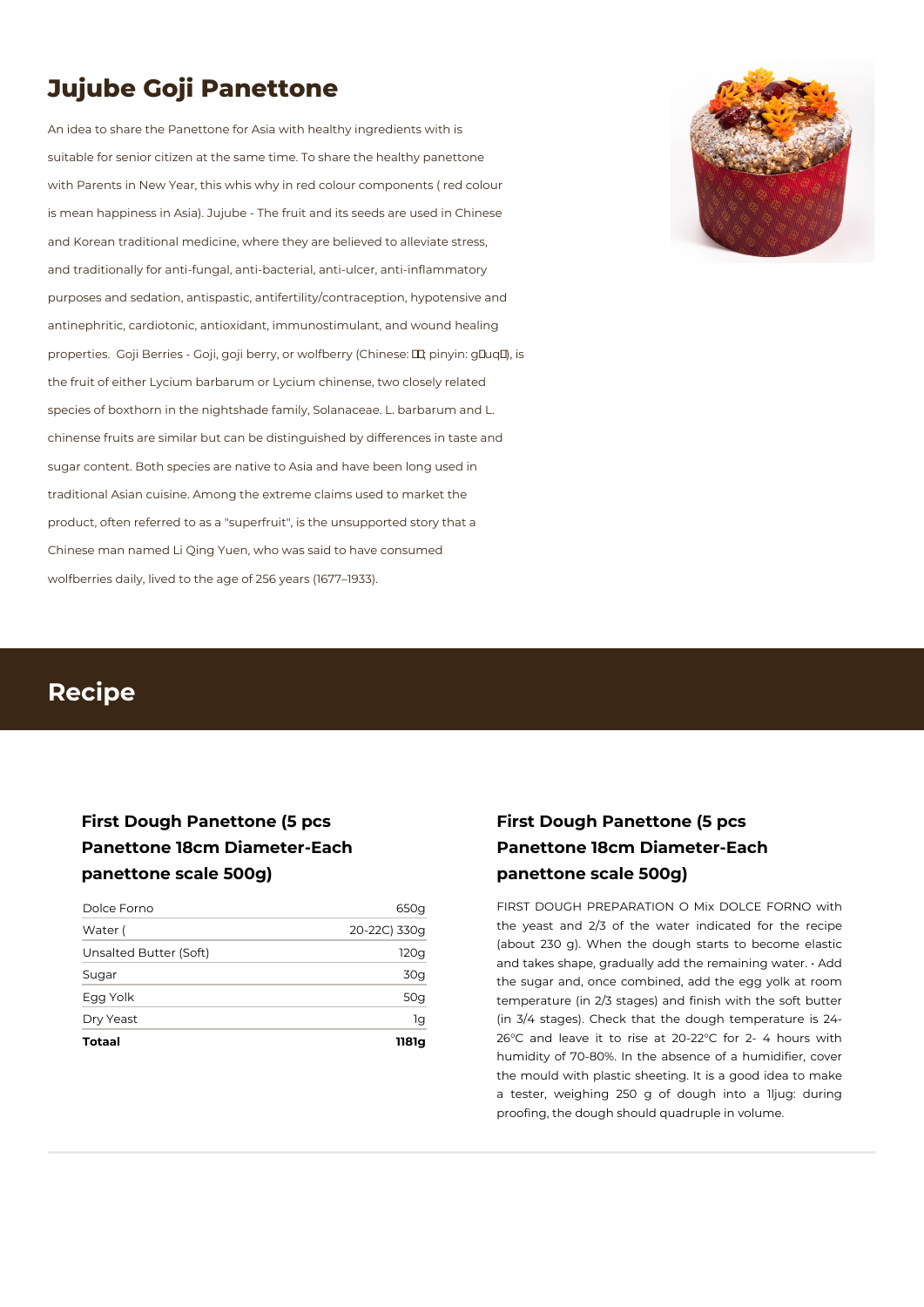## **Final Dough Panettone (5 pcs Panettone 18cm Diameter-Each panettone scale 500g)**

| Totaal               | 2395g            |
|----------------------|------------------|
| Black Raisin         | 350g             |
| Goji Berries Dried   | 350g             |
| Diced candied Citron | 175g             |
| Diced candied Orange | 200 <sub>g</sub> |
| Jujube               | 300g             |
| Sea Salt Flakes      | 10g              |
| Chestnut Honey       | 10g              |
| Sugar                | 100 <sub>g</sub> |
| Egg Yolks            | 230g             |
| Unsalted Butter      | 220q             |
| Dolce Forno          | 450g             |

## **Final Dough Panettone (5 pcs Panettone 18cm Diameter-Each panettone scale 500g)**

In the morning the dough should appear slightly domed on top. Add the specified amount of DOLCE FORNO to the first dough and knead for 5-10 min. Once the sugar is fully combined, add the honey, salt, 100g of egg yolk and knead for around 10 minutes. Add the remaining egg yolk (gradually - ½ kg at a time), and the soft butter (gradually  $-$  ½ kg at a time). Check that the dough temperature is 26-28°C. If the temperature is lower, place the candied peel and raisin on a tray and heat gently in the oven for 1 -2 min. Soak the dried goji berries with warm water until soft and sieve away the water. Cut dice the jujube. Gradually work in the raisin, candied peel, jujube and goji berries and recheck the dough temperature (26-28°C).

RESTING

Place the dough in a proofing cabinet at 28-30°C for around 1 hour.

KNEADING AND SECOND PROOFING

Divide into pieces of the desired size, roll them up and place on trays in a proofing cabinet for 20 min. O Roll them up tightly again and place in suitable paper moulds. Each panettone (18cm Diameter) 500 g dough. Place in a proofing cabinet at 28-30°C with relative humidity of around 70% for 5-6 hours. The top of the dough must expand until it is l cm above the top of the mould. If the proofing chamber does not have a humidifier, cover the panettones with plastic sheeting.

FINAL PREPARATION AND BAKING

Leave the panettones uncovered at room temperature for 10 minutes so that a fine skin forms on the surface. Bake at Top heat 170, Bottom heat 150°C for the time required, which varies depending on the weight. This 500g around 50 mins. Once cooked, the panettones must be left to cool upside down for 8-10 hours. Pipe 200 g of Fruttidor Raspberry in to Panettone. Pack in moplefan (polypropylene) bags.

#### **Fruttidor Raspberry**

Fruttidor Raspberry 600g

**Totaal 600g**

#### **Fruttidor Raspberry**

Pipe 150g into each panettone, toatal 5 panettone.

#### **Assembly, layout and finishing**

Once the panettone is rest enough. Pipe 150g of Fruttidor raspberry into each Panettone. Sieve IRCA BIANCANEVE PLUS on the surface edge of Panettone. Center deco with Jujube and Dobla Geometirc Leaf. "The Dobla Touch". Geometirc Leaf. Using the Geometirc Leaf to give abstract leaf and the orange colour is well match with red jujube.

### **Enjoy this exciting recipe.**